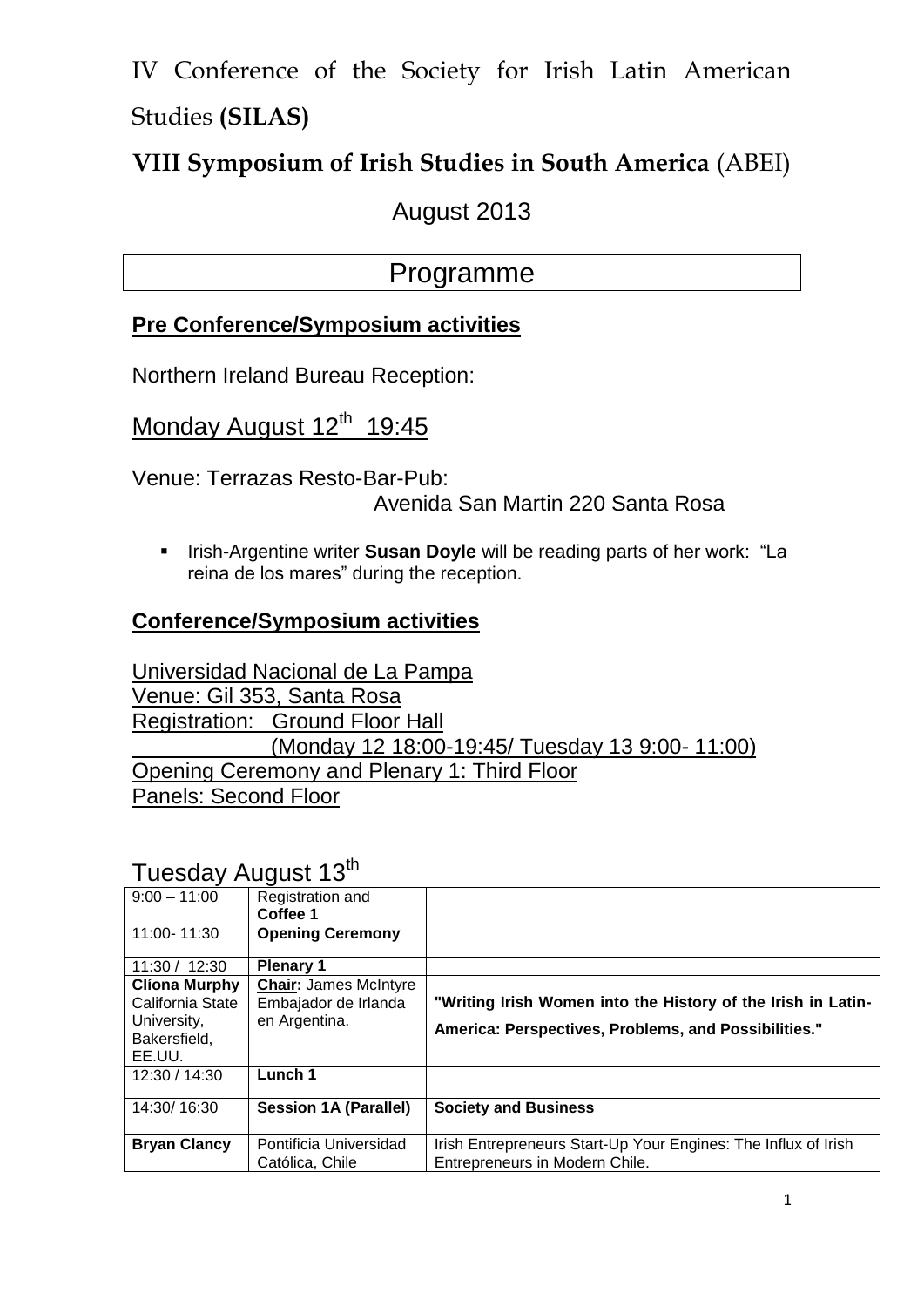| <b>Susana</b><br><b>Peñalva</b><br><b>Stella Maris</b><br>Smithe y<br><b>María Cristina</b><br>Nin<br>Diana Malo de | Universidad Nacional<br>de San Martín-<br>CONICET, Argentina<br>Universidad Nacional<br>de La Pampa,<br>Argentina<br>Universidad de Las | Referentes cognitivos de la acción pública y representaciones<br>sociales de las crisis. En busca del eslabón perdido para una<br>puesta en perspectiva comparativa internacional.<br>La soberanía de Irlanda. Un Estado-nación en el contexto de la<br>economía global.<br>Género, multiculturalidad y deporte en la legislación española |
|---------------------------------------------------------------------------------------------------------------------|-----------------------------------------------------------------------------------------------------------------------------------------|--------------------------------------------------------------------------------------------------------------------------------------------------------------------------------------------------------------------------------------------------------------------------------------------------------------------------------------------|
| M. Zamora.<br>Clemente Z.<br>González y<br>Pedro C.<br><b>Armas</b>                                                 | Palmas de Gran<br>Canaria, España                                                                                                       | estatal y autonómica. Referencias al caso irlandés.                                                                                                                                                                                                                                                                                        |
| 14:30 / 16:30                                                                                                       | <b>Session 1 B (Parallel)</b>                                                                                                           | <b>History, Memory and Identity</b>                                                                                                                                                                                                                                                                                                        |
| María Isabel                                                                                                        | Universidad Nacional                                                                                                                    | Representations of the female Irish migration to the USA in the                                                                                                                                                                                                                                                                            |
| Arriaga                                                                                                             | de La Pampa,<br>Argentina                                                                                                               | twentieth century: identity, location and strategies of cultural<br>survival in Brooklyn, by Colm Tóibín                                                                                                                                                                                                                                   |
| Elisa Lima<br><b>Abrantes</b>                                                                                       | Universidad Federal de<br>Río de Janeiro, Brasil                                                                                        | Barry's versions of Irish History in A Long, Long Way                                                                                                                                                                                                                                                                                      |
| Patricia de<br><b>Aquino</b>                                                                                        | Universidad de San<br>Pablo, Brasil                                                                                                     | "I am Eichmann", "It's boring to be good":<br>the Impossibility of a Totalitarian Identity in Hugo Hamilton's<br><b>Memoirs</b>                                                                                                                                                                                                            |
| 16:30/17:00                                                                                                         | Coffee 2                                                                                                                                |                                                                                                                                                                                                                                                                                                                                            |
| 17:00/18:30                                                                                                         | <b>Interview</b>                                                                                                                        |                                                                                                                                                                                                                                                                                                                                            |
| Hugo<br><b>Hamilton &amp;</b><br>Juan José<br><b>Delaney</b>                                                        | Migration and Identity                                                                                                                  | Interviewer: Laura Izarra (USP/ABEI/ SILAS, Brasil)                                                                                                                                                                                                                                                                                        |
| 18:30/19:30                                                                                                         | <b>Posters Presentation</b>                                                                                                             | See List of Posters below                                                                                                                                                                                                                                                                                                                  |
| 19:30                                                                                                               | <b>Embassy of Ireland</b><br><b>Reception</b>                                                                                           |                                                                                                                                                                                                                                                                                                                                            |

# Wednesday, August 14<sup>th</sup>

| 9:00 /10:00         | <b>Posters Presentation</b>   | See List of Posters below                                         |
|---------------------|-------------------------------|-------------------------------------------------------------------|
| 10:00 / 11:00       | <b>Session 2A (Parallel)</b>  | <b>Bardic Representations</b>                                     |
|                     |                               |                                                                   |
| <b>Erick</b>        | Federal University of         | The Sickbed of Cuchulainn: Notes on the construction of the       |
| Carvalho de         | Rio de Janeiro State          | modern Celtic identity in Ireland and their visual records within |
| <b>Mello</b>        | (Unirio) Brasil               | Irish spatiality.                                                 |
| <b>María Estela</b> | Universidad Nacional          | Of heroes, anti-heroes and quests in "The Táin                    |
| Vinella             | de La Pampa,                  |                                                                   |
|                     | Argentina                     |                                                                   |
| 10:00 / 11:00       | <b>Session 2B ( Parallel)</b> | <b>Religious/The Sacred</b>                                       |
| <b>Dominique</b>    | Universidad de                | Patrício, a Construção da Imagem de um Santo                      |
| <b>Santos</b>       | Blumenau (FURB)               |                                                                   |
|                     | <b>Brasil</b>                 |                                                                   |
| <b>Gillian Watt</b> | <b>University College</b>     | Santo Daime: Religion or 'Cult'?                                  |
|                     | Cork, Irlanda                 |                                                                   |
| 11:00/11:30         | Coffee 3                      |                                                                   |
|                     |                               |                                                                   |
| 11:30/12:30         | <b>Plenary 2</b>              |                                                                   |
| Ailbhe O'           |                               |                                                                   |
| Corráin             | <b>Chair: Derrick Marcus</b>  | Irish Bardic Poetry and Northern European Humanism: The           |
| University of       | (SILAS)                       | Case of Giolla Brighde Ó hEódhasa                                 |
| Ulster/Magee        |                               |                                                                   |
| 12:30 /14:30        | Lunch <sub>2</sub>            |                                                                   |
| 14:30 /16:00        | <b>Session 3A (Parallel)</b>  | <b>Gender, Space and Sexuality Studies</b>                        |
| Rejane de           | Universidad Federal de        | The Gathering: sexuality surfaced                                 |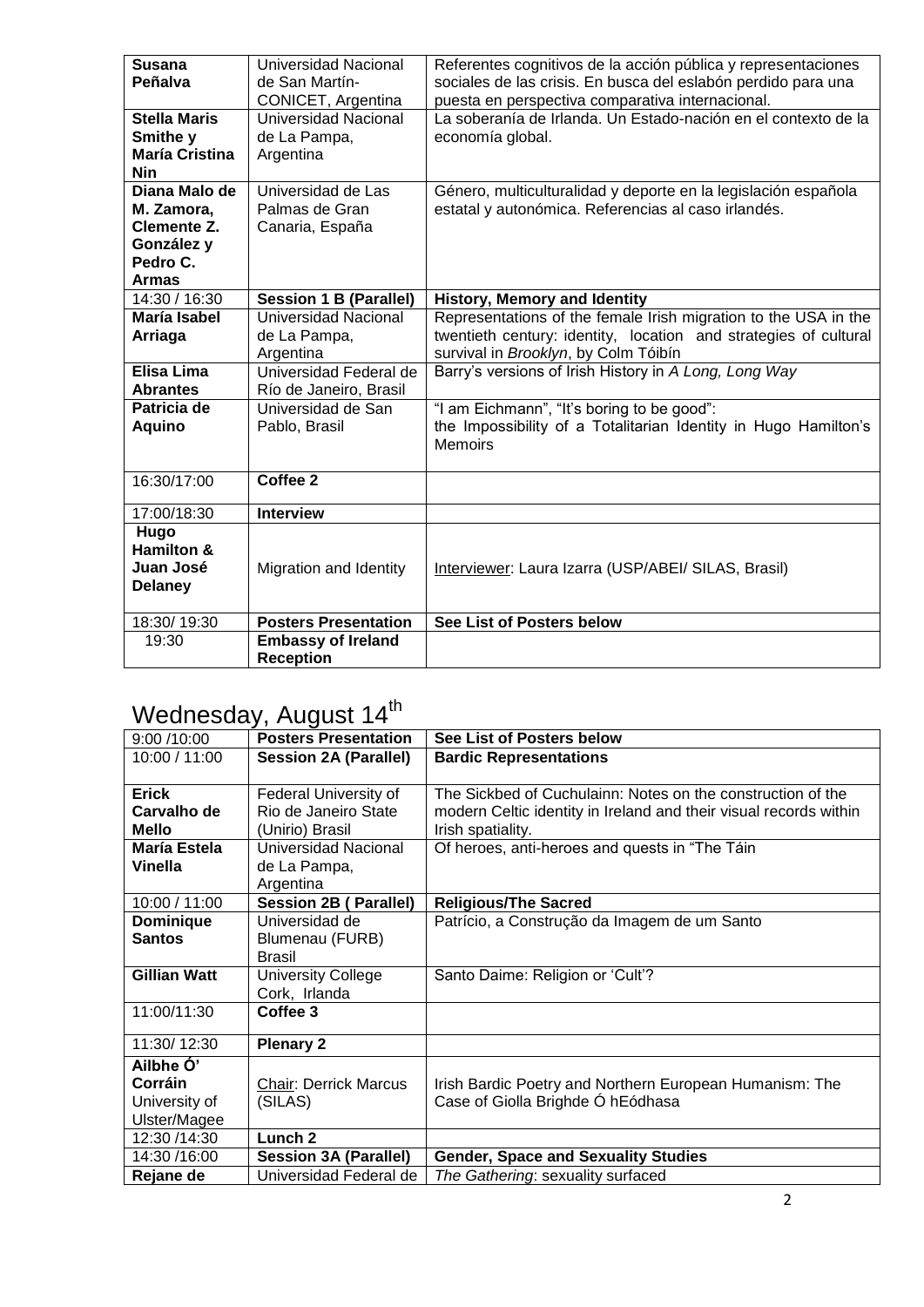| Souza Ferreira        | Goias, Brasil                 |                                                                  |
|-----------------------|-------------------------------|------------------------------------------------------------------|
| Jason                 | Universidad San               | The House of the Tiger: Gentrification's Effect on Domestic      |
| <b>Buchanan</b>       | Ignacio de Loyola,            | <b>Spaces</b>                                                    |
|                       | Perú                          |                                                                  |
| Griselda              | Universidad Nacional          | Home:" Espacio Dicotómico en One by One in the Darkness          |
| Gugliara              | de La Pampa,                  |                                                                  |
|                       | Argentina                     |                                                                  |
|                       |                               |                                                                  |
| 14:30 /16:00          | <b>Session 3B (Parallel)</b>  | <b>Words</b>                                                     |
| <b>Maria Cecilia</b>  | Argentina                     | Los problemas de la traducción en poesía                         |
| Kohon                 |                               |                                                                  |
|                       |                               |                                                                  |
| <b>Norma</b>          | Universidad Nacional          | Portraits of troubled characters in Irish Stories                |
| Alfonso,              | de La Pampa,                  |                                                                  |
| <b>Miriam</b>         | Argentina                     |                                                                  |
| Germani, y            |                               |                                                                  |
| <b>Graciela Obert</b> |                               |                                                                  |
| <b>Natalia</b>        | Universidad Nacional          | Sociolinguistics in Literature: a study on the use of the Irish- |
|                       |                               | English after perfect in Sean O'Casey's Juno and the Paycock     |
| <b>Muguiro</b>        | de La Pampa,                  |                                                                  |
|                       | Argentina                     |                                                                  |
| 16:00 / 16:30         | Coffee 4                      |                                                                  |
| 16:30 /17:30          | <b>Session 4 A (Parallel)</b> | Diaspora Studies: Argentina                                      |
| <b>Enrique</b>        | <b>Universidad Nacional</b>   | Ficciones: Representations of Argentina in V. S. Naipaul and     |
| <b>Basabe</b>         | de La Pampa,                  | Colm Tóibín                                                      |
|                       | Argentina                     |                                                                  |
| <b>Steve Curtis</b>   | Purdue University,            | "Formal Decay and Informal Opportunity: Positioning Ireland      |
| Gooch                 | EE.UU.                        | and the Argentine Pampas in British Empire"                      |
| 16:30/17:30           | <b>Session 4 B (Parallel)</b> | <b>Ekphrasis</b>                                                 |
| <b>Mariese Ribas</b>  | <b>USP-FFLCH Brasil</b>       | The Appropriation of Caravaggio's paintings in Innocence         |
| <b>Stankiewicz</b>    |                               |                                                                  |
| <b>Maria</b>          | Universidad Nacional          | Your world within a suitcase". An analysis of David Monahan's    |
|                       |                               |                                                                  |
| <b>Magdalena</b>      | de La Pampa,                  | photographic work in times of global crises                      |
| <b>Müller</b>         | Argentina                     |                                                                  |
| 17:30 /19:00          | Round Table 1                 | <b>City Hall Auditorium</b>                                      |
| <b>Maria Gabriela</b> |                               |                                                                  |
| <b>McEvoy</b>         | Chair: Jean-Philippe          | When Letters Speak Epistolary Discourse of Irish Immigrants      |
| (Lebanon              | Imbert (DCU, SILAS,           |                                                                  |
| <b>Valley College</b> | Irlanda)                      |                                                                  |
| Annville,             |                               | Free Labour and Whitening the Nation: Irish Migrants in          |
| EE.UU.;SILAS)         |                               | <b>Colonial Cuba</b>                                             |
| <b>Margaret</b>       |                               |                                                                  |
| Brehony,              |                               |                                                                  |
| (National             |                               | No Enemy but Time: Revisiting the Vision of Countess             |
| University of         |                               | Markievicz"                                                      |
| Ireland,              |                               |                                                                  |
| Galway,               |                               |                                                                  |
| Irlanda; SILAS)       |                               |                                                                  |
| <b>Gera Burton</b>    |                               |                                                                  |
| (University of        |                               |                                                                  |
| Missouri,             |                               |                                                                  |
| EE.UU.;SILAS)         |                               |                                                                  |
| 19:30                 | Music/Dance/ Painting         | <b>City Hall Auditorium</b>                                      |
|                       | <b>Exhibition at Local</b>    |                                                                  |
|                       | Town Hall/                    |                                                                  |

# Thursday, August 15<sup>th</sup>

| 9:00 / 10:40           | <b>Session 5</b> | <b>Migrations</b>                                                         |
|------------------------|------------------|---------------------------------------------------------------------------|
| <b>Mariano Galazzi</b> | Argentina        | Identity and integration of Irish immigrants in 19th century<br>Argentina |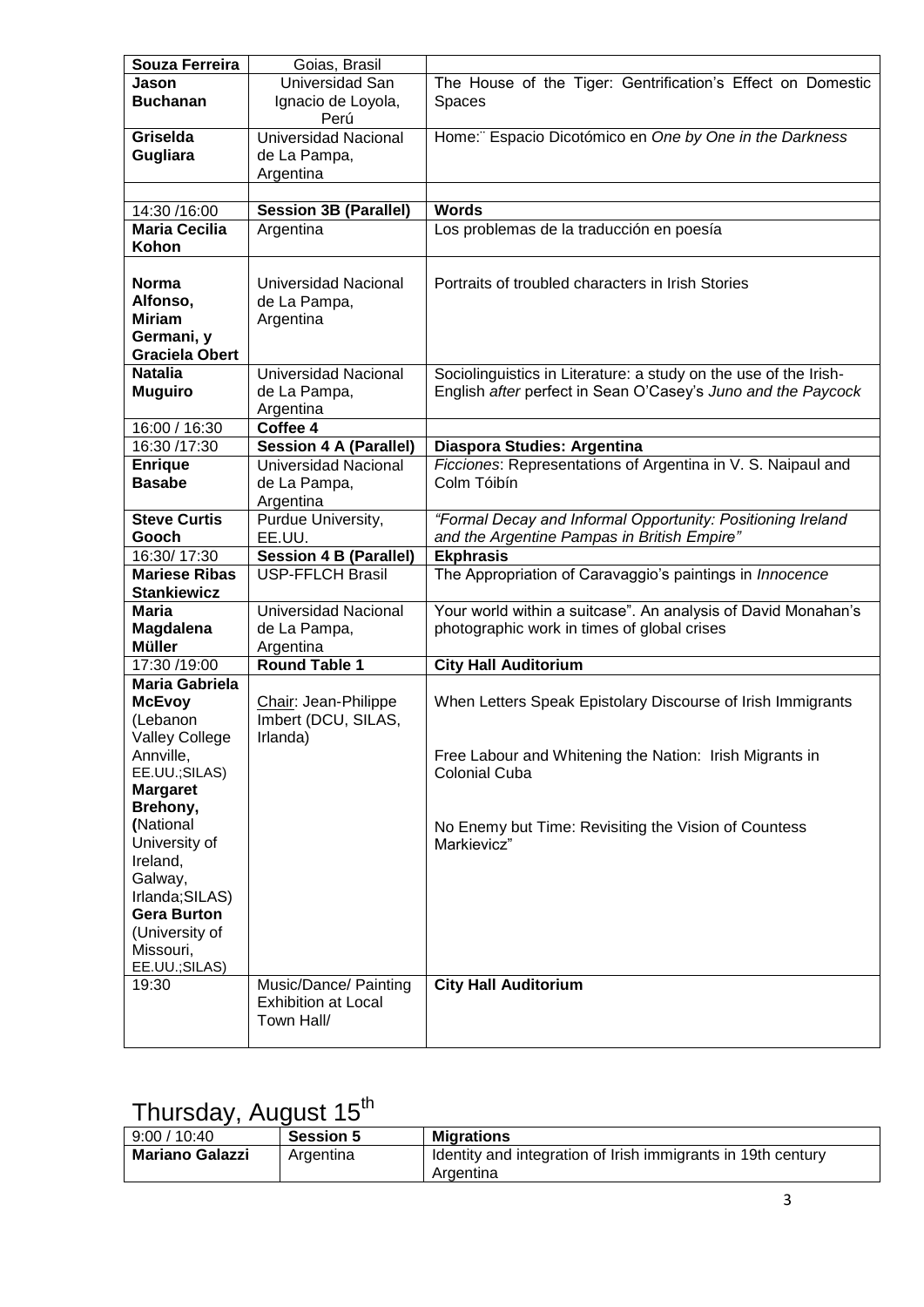| Maria Eugenia                 | Universidad                | La acción política de irlandeses en Argentina: siglo XIX y XX.                                                              |
|-------------------------------|----------------------------|-----------------------------------------------------------------------------------------------------------------------------|
| <b>Cruset</b>                 | Nacional de La             |                                                                                                                             |
|                               | Plata, Argentina           |                                                                                                                             |
| Pablo O'Dwyer                 | G.E.C.S.E.N                | Una aproximación al estudio de la diáspora irlandesa en                                                                     |
|                               | Neuquén,                   | Argentina                                                                                                                   |
|                               | Argentina                  |                                                                                                                             |
| <b>Juan Manuel Rizzo</b>      | Universidad de             | ¿Irlanda del Norte o el norte de Irlanda?                                                                                   |
|                               | Buenos Aires,              |                                                                                                                             |
|                               | Argentina<br>Coffee 5      |                                                                                                                             |
| 10:40 / 11:00                 | <b>Roundtable 2</b>        |                                                                                                                             |
| 11:00/12:30                   |                            |                                                                                                                             |
| Jean-Philippe<br>Imbert (DCU, |                            | Sex in the City: A Geocritical Approach to Vampiric Prostitution                                                            |
| Irlanda/SILAS);               | Chair: Munira H.<br>Mutran | in Bram Stoker's Dracula (1867), Luis Zapata's Adonis Garcia<br>(1981), Carlos Fuentes' Vlad (2012) and Tony Mark's L'Autre |
| <b>Cristina Elgue-</b>        | (USP/                      | Dracula (2006)                                                                                                              |
| Martini (UNC,                 | ABEI, Brasil)              |                                                                                                                             |
| Arentina) José                |                            | Espacio y Género en All Summer de Claire Kilroy.                                                                            |
| <b>Francisco</b>              |                            |                                                                                                                             |
| <b>Fernández</b>              |                            | Surrounding the Void: Samuel Beckett and Spain                                                                              |
| (Universidad de               |                            |                                                                                                                             |
| Almería,                      |                            |                                                                                                                             |
| España/AEDEI)                 |                            |                                                                                                                             |
|                               |                            |                                                                                                                             |
| 12:30 /14:00                  | Lunch <sub>3</sub>         |                                                                                                                             |
| 14:00 / 15:00                 | <b>Film Show</b>           |                                                                                                                             |
| <b>Thaddeus</b>               |                            |                                                                                                                             |
| O'Sullivan                    |                            | "The Woman who married Clark Gable"'?                                                                                       |
|                               |                            |                                                                                                                             |
| 15:00 /16:00                  | <b>Roundtable 3</b>        |                                                                                                                             |
| <b>Thaddeus</b>               | <b>Chair: Beatriz</b>      | Ireland, cinema, memory: The film work of                                                                                   |
| O'Sullivan and                | Kopschitz Bastos           | Thaddeus O' Sullivan.                                                                                                       |
| Lance Pettitt,                |                            |                                                                                                                             |
|                               | (ABEI/ SILAS)              |                                                                                                                             |
| 16:00 /17:00                  | <b>Closing Lecture</b>     |                                                                                                                             |
| <b>Maureen Murphy</b>         | Chair: María               |                                                                                                                             |
| (Hoftstra University,         | Graciela Eliggi            |                                                                                                                             |
| Nueva York,                   |                            | Compassionate Welcome: The Mission of Our Lady of the                                                                       |
| EE.UU./ACIS/IASIL)            | (UNLPam/SILAS,             | Rosary for the Protection of Irish Immigrant Girls                                                                          |
|                               | Argentina)                 |                                                                                                                             |
| 17:00 /17:30                  | <b>Closing</b>             |                                                                                                                             |
|                               | <b>Ceremony</b>            |                                                                                                                             |
| 17:30-18:30                   | Coffee 6                   |                                                                                                                             |
|                               | <b>Silas AGM</b>           |                                                                                                                             |
| 20:45                         | <b>Farewell Dinner</b>     |                                                                                                                             |

# List of Posters

Tuesday, August, 13<sup>th</sup>

| 18:30 /19:30       |                  |                                                     |
|--------------------|------------------|-----------------------------------------------------|
| Abi Rodríguez      | Universidad      | "Disconnectedness is our identity."                 |
| Moretti y Gabriela | Nacional de La   |                                                     |
| Gilardenghi        | Pampa, Argentina |                                                     |
| Ivana Gómez y      | Universidad      | Nationalistto be or not to be                       |
| María Belén Paci   | Nacional de La   | Irish self-image as portrayed by two Irish writers. |
|                    | Pampa, Argentina |                                                     |
| Mailén Cuello      | Universidad      | Ireland: Land of "speckled people."                 |
| Torres y Sofía     | Nacional de La   |                                                     |
| Scaricaciottoli    | Pampa, Argentina |                                                     |